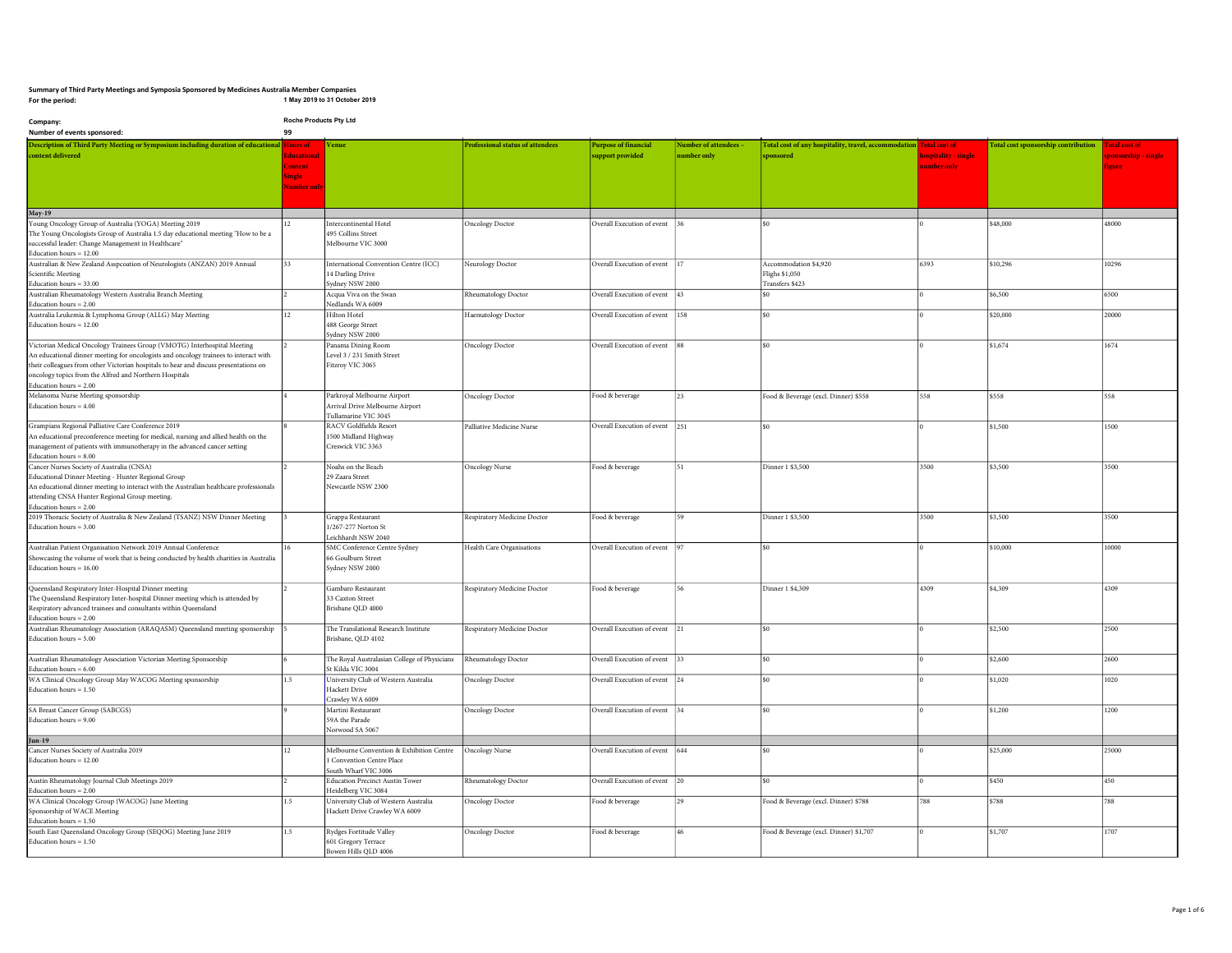| Description of Third Party Meeting or Symposium including duration of educational Hours of                    |                   | Venue                                                                           | Professional status of attendees | <b>Purpose of financial</b>    | <b>Number of attendees</b> | Total cost of any hospitality, travel, accommodation Total cost of |                      | Total cost sponsorship contribution Total cost of |            |
|---------------------------------------------------------------------------------------------------------------|-------------------|---------------------------------------------------------------------------------|----------------------------------|--------------------------------|----------------------------|--------------------------------------------------------------------|----------------------|---------------------------------------------------|------------|
| content delivered                                                                                             | Educational       |                                                                                 |                                  | upport provided                | number only                | sponsored                                                          | hospitality - single |                                                   | ponsorship |
|                                                                                                               | <b>Content</b>    |                                                                                 |                                  |                                |                            |                                                                    | number only          |                                                   | figure     |
|                                                                                                               | <b>Single</b>     |                                                                                 |                                  |                                |                            |                                                                    |                      |                                                   |            |
|                                                                                                               | <b>Vumber onl</b> |                                                                                 |                                  |                                |                            |                                                                    |                      |                                                   |            |
|                                                                                                               |                   |                                                                                 |                                  |                                |                            |                                                                    |                      |                                                   |            |
|                                                                                                               |                   |                                                                                 |                                  |                                |                            |                                                                    |                      |                                                   |            |
| 2019 Post American Society of Clinical Oncology (ASCO)                                                        | 25                | Leonda By the Yarra                                                             | Oncology Doctor                  | Food & beverage                | 202                        | Food & Beverage (excl. Dinner) \$2,649                             | 2649                 | \$2,649                                           | 2649       |
| This meeting will involve highlights from the clinical data presented at the 2019 ASCO                        |                   | 2 Wallen Road Hawthorn VIC                                                      |                                  |                                |                            |                                                                    |                      |                                                   |            |
| Annual Meeting (31 May-4 June), held in Chicago. The educational content will involve                         |                   |                                                                                 |                                  |                                |                            |                                                                    |                      |                                                   |            |
| at least 2.5 hours and provide updates across multiple tumor streams.                                         |                   |                                                                                 |                                  |                                |                            |                                                                    |                      |                                                   |            |
| Education hours $= 2.50$                                                                                      |                   |                                                                                 |                                  |                                |                            |                                                                    |                      |                                                   |            |
| Epworth Eastern Renal Twilight Session                                                                        |                   | Epworth Eastern                                                                 | Nephrology Doctor                | Food & beverage                | 37                         | Food & Beverage (excl. Dinner) \$996                               | 996                  | \$996                                             | 996        |
| Epworth Eastern Renal Twilight Session to educate nurses in non renal units on the                            |                   | 1 Arnold Street                                                                 |                                  |                                |                            |                                                                    |                      |                                                   |            |
| care of their patients who require dialysis whilst in hospital for non-renal treatment                        |                   | Box Hill VIC 3128                                                               |                                  |                                |                            |                                                                    |                      |                                                   |            |
| Education hours $= 3.00$                                                                                      |                   |                                                                                 |                                  |                                |                            |                                                                    |                      |                                                   |            |
| Post ASCO Meeting Wollongong                                                                                  |                   | Sage Hotel                                                                      | <b>Oncology Doctor</b>           | Overall Execution of event     |                            |                                                                    |                      | \$562                                             | 562        |
| An educational dinner meeting to interact with the Australian healthcare professionals                        |                   | 60-62 Harbour Street                                                            |                                  |                                |                            |                                                                    |                      |                                                   |            |
| attending Highlights from the 2019 American Society of Clinical Oncology Congress                             |                   | Wollongong NSW 2500                                                             |                                  |                                |                            |                                                                    |                      |                                                   |            |
| Education hours $= 2.00$                                                                                      |                   |                                                                                 |                                  |                                |                            |                                                                    |                      |                                                   |            |
| Post ASCO Satellite Dinner Hobart                                                                             |                   | Rockwall Bar & Grill                                                            |                                  |                                |                            | \$0                                                                |                      |                                                   | 1065       |
|                                                                                                               |                   | 85 Salamanca Place                                                              | Oncology Doctor                  | Overall Execution of event 26  |                            |                                                                    |                      | \$1,065                                           |            |
| An educational dinner meeting to interact with the Australian healthcare professionals                        |                   | Hobart TAS 7000                                                                 |                                  |                                |                            |                                                                    |                      |                                                   |            |
| attending Highlights from the 2019 American Society of Clinical Oncology Congress<br>Education hours $= 3.00$ |                   |                                                                                 |                                  |                                |                            |                                                                    |                      |                                                   |            |
|                                                                                                               |                   |                                                                                 |                                  |                                |                            |                                                                    |                      |                                                   |            |
| Australian Rheumatology Association Victorian Meeting                                                         |                   | The Gabel                                                                       | Rheumatology Doctor              | Food & beverage                | 83                         | \$0\$                                                              |                      | \$2,600                                           | 2600       |
| Education hours $= 5.00$                                                                                      |                   | 15 Finch Street                                                                 |                                  |                                |                            |                                                                    |                      |                                                   |            |
|                                                                                                               |                   | Malvern East VIC 3145                                                           |                                  |                                |                            |                                                                    |                      |                                                   |            |
| New Combination Therapy in 1st Line Metastatic NSCLC                                                          |                   | Fenix                                                                           | Oncology Doctor                  | Overall Execution of event     | 184                        | Dinner 1 \$11,550                                                  | 11550                | \$21,171                                          | 21171      |
| An educational meeting for Oncologists, Surgeons, Physicians and Nursing Staff on the                         |                   | 680 Victoria Street                                                             | Oncology Nurse                   |                                |                            |                                                                    |                      |                                                   |            |
| management of patients with Lung Cancer                                                                       |                   | Richmond VIC 3121                                                               | Pharmacist                       |                                |                            |                                                                    |                      |                                                   |            |
| Education hours $= 3.00$                                                                                      |                   |                                                                                 |                                  |                                |                            |                                                                    |                      |                                                   |            |
| Victorian Medical Oncology Trainees Group (VMOTG) Lung Cancer Education Day                                   |                   | Sheraton Melbourne Hotel                                                        | Oncology Doctor                  | Overall Execution of event 53  |                            | \$0                                                                |                      | \$2,094                                           | 2094       |
| An educational meeting for Victorian Medical and selected Radiation Oncology and                              |                   | 27 Little Collins Street                                                        |                                  |                                |                            |                                                                    |                      |                                                   |            |
| Respiratory trainees on the management of patients with Lung Cancer                                           |                   | Melbourne VIC                                                                   |                                  |                                |                            |                                                                    |                      |                                                   |            |
| Education hours $= 4.00$                                                                                      |                   |                                                                                 |                                  |                                |                            |                                                                    |                      |                                                   |            |
|                                                                                                               |                   |                                                                                 |                                  |                                |                            |                                                                    |                      |                                                   |            |
| Brisbane Private Nephrology Education Meeting Sponsorship                                                     |                   | 1889 Enoteca                                                                    | Nephrology Doctor                | Food & beverage                | 14                         | Dinner 1 \$1,364                                                   | 1364                 | \$1,364                                           | 1364       |
| Education hours $= 2.00$                                                                                      |                   | 10-12 Logan Road                                                                |                                  |                                |                            |                                                                    |                      |                                                   |            |
|                                                                                                               |                   | Woolloongabba QLD 4101                                                          |                                  |                                |                            |                                                                    |                      |                                                   |            |
| Cancer Nurses Society of Australia (CNSA) Breakfast Symposium 2019                                            |                   | Melbourne Exhibition & Convention Centre Neurology Nurse                        |                                  | Overall Execution of event     |                            | \$0                                                                |                      | \$1,110                                           | 1110       |
| Education hours $= 1.00$                                                                                      |                   | <b>Convention Centre Place</b>                                                  |                                  |                                |                            |                                                                    |                      |                                                   |            |
|                                                                                                               |                   | Melbourne VIC 3000                                                              |                                  |                                |                            |                                                                    |                      |                                                   |            |
| Jul-19                                                                                                        |                   |                                                                                 |                                  |                                |                            |                                                                    |                      |                                                   |            |
| International Society on Thrombosis & Haemostasis 2019                                                        |                   | Melbourne Convention and Exhibition Centre  Haematology Doctor                  |                                  | Overall Execution of event     |                            | Service Charges \$464                                              | 27493                | \$37,783                                          | 37783      |
| The annual ISTH Congress is the premier event in the field of thrombosis and                                  |                   | 1 Convention Centre Place                                                       | Haematology Nurse                |                                |                            | Accomodation \$19.745                                              |                      |                                                   |            |
| haemostasis featuring the latest scientific breakthroughs and clinical updates                                |                   | South Wharf VIC 3006                                                            | Paediatrics Nurse                |                                |                            | <b>Flights \$5,097</b>                                             |                      |                                                   |            |
| Education hours = $36,00$                                                                                     |                   |                                                                                 |                                  |                                |                            | Transfers \$2,187                                                  |                      |                                                   |            |
|                                                                                                               |                   |                                                                                 |                                  |                                |                            |                                                                    |                      |                                                   |            |
| Western Australia Clinical Oncology Group (WACOG) July meeting                                                |                   | University Club of Western Australia                                            | Oncology Doctor                  | Overall Execution of event 29  |                            | \$0                                                                |                      | \$1,000                                           | 1000       |
| Education hours $= 1.50$                                                                                      |                   | Hackett Drive                                                                   |                                  |                                |                            |                                                                    |                      |                                                   |            |
|                                                                                                               |                   | Crawley WA 6009                                                                 |                                  |                                |                            |                                                                    |                      |                                                   |            |
| Thoracic Society Australia New Zealand QLD Winter Branch Meeting                                              |                   | <b>Brisbane Convention Centre</b>                                               | Respiratory Medicine Doctor      | Overall Execution of event     |                            | $\sin$                                                             |                      | \$2,727                                           | 2727       |
| Education hours $= 8.00$                                                                                      |                   | <b>Glenelg Street</b>                                                           |                                  |                                |                            |                                                                    |                      |                                                   |            |
|                                                                                                               |                   | South Brisbane QLD 4101                                                         |                                  |                                |                            |                                                                    |                      |                                                   |            |
| Breast Cancer Trials Annual Scientific Meeting ANZBCTG                                                        | 12                | Hilton Hotel                                                                    | Oncology Doctor                  | Overall Execution of event 257 |                            | \$0                                                                |                      | \$27,273                                          | 27273      |
| Education hours $= 12.00$                                                                                     |                   | 233 Victoria Square                                                             |                                  |                                |                            |                                                                    |                      |                                                   |            |
|                                                                                                               |                   | Adelaide SA 5000                                                                |                                  |                                |                            |                                                                    |                      |                                                   |            |
| Thoracic Society Australia New Zealand (TSANZ) WA Branch Annual Scientific                                    | 12                | Australian Institute of Management Western   Respiratory Medicine Other Contact |                                  | Overall Execution of event     |                            | \$0                                                                |                      | \$2,300                                           | 2300       |
| Meeting                                                                                                       |                   | Australia                                                                       |                                  |                                |                            |                                                                    |                      |                                                   |            |
| Education hours $= 12.00$                                                                                     |                   | 76 Birkdale Street                                                              |                                  |                                |                            |                                                                    |                      |                                                   |            |
|                                                                                                               |                   | Floreat WA 6014                                                                 |                                  |                                |                            |                                                                    |                      |                                                   |            |
| Sponsorship for The Transplantation Society of Australia and New Zealand Annual                               |                   | Sydney University                                                               | Nephrology Doctor                | Overall Execution of event 233 |                            | \$0                                                                |                      | \$5,000                                           | 5000       |
| Scientific Meeting                                                                                            |                   | Camperdown NSW 2006                                                             |                                  |                                |                            |                                                                    |                      |                                                   |            |
| Education hours = 7.00                                                                                        |                   |                                                                                 |                                  |                                |                            |                                                                    |                      |                                                   |            |
| Lung Cancer Nurses Study Day                                                                                  | 4.5               | Trinity on Hampden                                                              | Oncology Nurse                   | Overall Execution of event     | 84                         | \$0                                                                |                      | \$1,000                                           | 1000       |
| An educational meeting for Oncologists, Surgeons, Physicians and Nursing Staff on the                         |                   | 230 Hampden Road                                                                |                                  |                                |                            |                                                                    |                      |                                                   |            |
| management of patients with Lung Cancer                                                                       |                   | Crawley WA 6009                                                                 |                                  |                                |                            |                                                                    |                      |                                                   |            |
| Education hours = 4.50                                                                                        |                   |                                                                                 |                                  |                                |                            | \$0                                                                |                      |                                                   |            |
| Australian Rheumatology Association NSW branch monthly education meeting                                      |                   | Concord Hospital                                                                | Rheumatology Doctor              | Overall Execution of event     |                            |                                                                    |                      | \$1,900                                           | 1900       |
| Education hours $= 5.00$                                                                                      |                   | Hospital Road                                                                   |                                  |                                |                            |                                                                    |                      |                                                   |            |
|                                                                                                               |                   | Concord NSW 2139                                                                |                                  |                                |                            |                                                                    |                      |                                                   |            |
| MIA 2019 sponsorship                                                                                          |                   | Parkroyal Melbourne Airport                                                     | Not Specified Other Contact(AU)  | Overall Execution of event     |                            |                                                                    |                      | \$3,000                                           | 3000       |
| Education hours $= 6.00$                                                                                      |                   | Arrival Drive<br>Melbourne                                                      |                                  |                                |                            |                                                                    |                      |                                                   |            |
|                                                                                                               |                   |                                                                                 |                                  |                                |                            |                                                                    |                      |                                                   |            |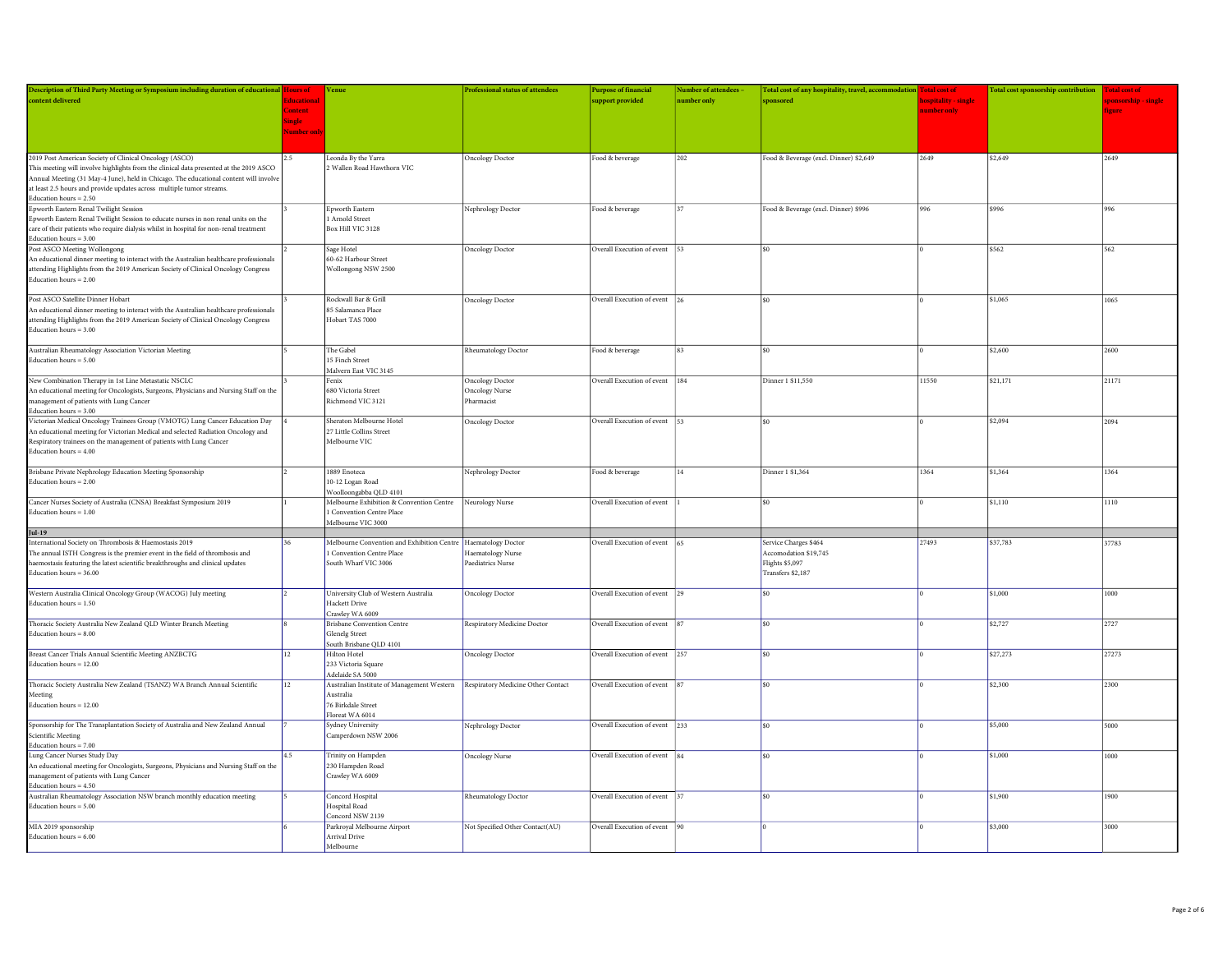| Description of Third Party Meeting or Symposium including duration of educational Hours of                                                  |                   | Venue                                                          | Professional status of attendees | <b>Purpose of financial</b>    | Number of attendees - | Total cost of any hospitality, travel, accommodation Total cost of |                      | Total cost sponsorship contribution Total cost of |             |
|---------------------------------------------------------------------------------------------------------------------------------------------|-------------------|----------------------------------------------------------------|----------------------------------|--------------------------------|-----------------------|--------------------------------------------------------------------|----------------------|---------------------------------------------------|-------------|
| content delivered                                                                                                                           | <b>Educationa</b> |                                                                |                                  | support provided               | number only           | sponsored                                                          | hospitality - single |                                                   | ponsorship. |
|                                                                                                                                             | Content           |                                                                |                                  |                                |                       |                                                                    | number only          |                                                   | ieure       |
|                                                                                                                                             | Single            |                                                                |                                  |                                |                       |                                                                    |                      |                                                   |             |
|                                                                                                                                             | <b>Number</b> on  |                                                                |                                  |                                |                       |                                                                    |                      |                                                   |             |
|                                                                                                                                             |                   |                                                                |                                  |                                |                       |                                                                    |                      |                                                   |             |
| International Society Thrombosis and Haematosis (ISTH) 2019 Dinner                                                                          |                   | BangPop                                                        | Haematology Doctor               | Food & beverage                | 43                    | Food & Beverage (excl. Dinner) \$3,795                             | 3795                 | \$3,795                                           | 3795        |
| Education hours $= 6.00$                                                                                                                    |                   | 35 South Wharf Promenade                                       | Haematology Nurse                |                                |                       |                                                                    |                      |                                                   |             |
|                                                                                                                                             |                   | South Wharf VIC 3006                                           | Haematology Other Contact        |                                |                       |                                                                    |                      |                                                   |             |
|                                                                                                                                             |                   |                                                                | Paediatrics Nurse                |                                |                       |                                                                    |                      |                                                   |             |
| Kidney School meeting sponsorship                                                                                                           |                   | University Club of Western Australia                           | Nephrology Doctor                | Food & beverage                | 21                    | Food & Beverage (excl. Dinner) \$1072                              | 1072                 | \$1,072                                           | 1072        |
| Education hours $= 2.00$                                                                                                                    |                   | <b>Hackett Drive</b>                                           |                                  |                                |                       |                                                                    |                      |                                                   |             |
|                                                                                                                                             |                   | Crawley WA 6009                                                |                                  |                                |                       |                                                                    |                      |                                                   |             |
| Rheumatology in Primary Care 2019 QLD Meeting                                                                                               |                   | Clinical Skills Development Service                            | Rheumatology Doctor              | Food & beverage                | 49                    | Food & Beverage (excl. Dinner) \$716                               | 716                  | \$716                                             | 716         |
| Education hours $= 2.00$                                                                                                                    |                   | Herston QLD 4006                                               | General Practitioner             |                                |                       |                                                                    |                      |                                                   |             |
| Western Australia WACOG July                                                                                                                | 1.5               | University Club of Western Australia, Entrance Oncology Doctor |                                  | Overall Execution of event     | 36                    | \$0                                                                |                      | \$1,020                                           | 1020        |
| Education hours $= 1.50$                                                                                                                    |                   | 1, Hackett Drive                                               |                                  |                                |                       |                                                                    |                      |                                                   |             |
|                                                                                                                                             |                   | Crawley WA 6009                                                |                                  |                                |                       |                                                                    |                      |                                                   |             |
| Aug-19<br>40th Anniversary Meeting of the Medical Oncology Group of Australia                                                               | 24                | National Convention Centre Canberra                            | <b>Oncology Doctor</b>           | Overall Execution of event 467 |                       |                                                                    |                      | \$81,636                                          | 81636       |
| Education hours = 24.00                                                                                                                     |                   | 31 Constitution Avenue                                         |                                  |                                |                       |                                                                    |                      |                                                   |             |
|                                                                                                                                             |                   | Canberra ACT 2601                                              |                                  |                                |                       |                                                                    |                      |                                                   |             |
| Renal Supportive Care Symposium Meeting Sponsorship                                                                                         | 10                | St George Hospital Renal Care Centre                           | Nephrology Nurse                 | Overall Execution of event 28  |                       | ¢۵                                                                 |                      | \$4,545                                           | 4545        |
| Education hours = $10.00$                                                                                                                   |                   | Kogarah NSW 2217                                               |                                  |                                |                       |                                                                    |                      |                                                   |             |
| Medical Oncology Group of Australia (MOGA) Australian Scientific Meeting 2019                                                               | 24                | National Convention Centre Canberra                            | <b>Oncology Doctor</b>           | Overall Execution of event 20  |                       | \$0                                                                |                      | \$6,500                                           | 6500        |
| Education hours = 24.00                                                                                                                     |                   | 31 Constitution Ave                                            |                                  |                                |                       |                                                                    |                      |                                                   |             |
|                                                                                                                                             |                   | Canberra ACT 2601                                              |                                  |                                |                       |                                                                    |                      |                                                   |             |
| Medical Oncology Group of Australia (MOGA) Symposium & Speaker tour                                                                         |                   | National Convention Centre Canberra                            | <b>Oncology Doctor</b>           | Overall Execution of event     |                       | Service Charges \$12,590                                           | 358876               | \$35,886                                          | 35886       |
| Symposium to bring together international and local experts to review the current state                                                     |                   | 31 Constitution Ave                                            |                                  |                                |                       | Accomodation \$1,027                                               |                      |                                                   |             |
| of clinical research to educate HCPs on the optimal management of lung cancer patients                                                      |                   | Canberra ACT 2601                                              |                                  |                                |                       | Food & Beverage (excl. Dinner) \$251                               |                      |                                                   |             |
| in the evolving treatment                                                                                                                   |                   |                                                                |                                  |                                |                       | Flights \$21,529                                                   |                      |                                                   |             |
| Education hours $= 6.00$                                                                                                                    |                   |                                                                |                                  |                                |                       | Transfers \$490                                                    |                      |                                                   |             |
|                                                                                                                                             |                   |                                                                |                                  |                                |                       |                                                                    |                      |                                                   |             |
| Victoria & Tasmania Advanced Trainee Network Meeting 2019<br>Educational meetng for Nephrology Advanced trainees from Victoria and Tasmania |                   | Hellenic Republic<br>26 Cotham Road                            | Nephrology Doctor                | Overall Execution of event     |                       | Dinner 1 \$2,007<br>Service Charges \$15                           | 2577                 | \$3,037                                           | 3037        |
| with diinner                                                                                                                                |                   | Kew Melbourne 3101                                             |                                  |                                |                       | Accomodation \$369                                                 |                      |                                                   |             |
| Education hours = $3.00$                                                                                                                    |                   |                                                                |                                  |                                |                       | Flights \$186                                                      |                      |                                                   |             |
| Lung Foundation Australian Rare Lung Disease Short Course                                                                                   | 16                | RACV City Club                                                 | Radiology Doctor                 | Overall Execution of event 27  |                       | Service Charges \$197                                              | 7324                 | \$7,505                                           | 7505        |
| Two-day short course featuring international and local experts in the field.                                                                |                   | 501 Bourke Street                                              | Respiratory Medicine Doctor      |                                |                       | Accomodation \$3,682                                               |                      |                                                   |             |
| Education hours = $16.00$                                                                                                                   |                   | Melbourne VIC 3000                                             |                                  |                                |                       | <b>Flights \$2,702</b>                                             |                      |                                                   |             |
|                                                                                                                                             |                   |                                                                |                                  |                                |                       | Transfers \$743                                                    |                      |                                                   |             |
|                                                                                                                                             |                   |                                                                |                                  |                                |                       |                                                                    |                      |                                                   |             |
| MS Nurses Australasia 2019 Conference                                                                                                       | 20                | Rydges World Square                                            | Neurology Nurse                  | Overall Execution of event 58  |                       | Service Charges \$310                                              | 12573                | \$16,074                                          | 16074       |
| Multiple Sclerosis Nurses of Australasia Incorporated is an organisation which enables                                                      |                   | 389 Pitt St                                                    | Oncology & Haematology Nurse     |                                |                       | Accomodation \$6,991                                               |                      |                                                   |             |
| MS nurses and health professionals to network and communicate, and to inform, guide                                                         |                   | Sydney NSW 2000                                                |                                  |                                |                       | <b>Flights \$4,250</b>                                             |                      |                                                   |             |
| and educate, with the aim of enhancing care to people with MS                                                                               |                   |                                                                |                                  |                                |                       | Transfers \$1,022                                                  |                      |                                                   |             |
| Education hours $= 20.00$<br>Haematology Society of Australia New Zealand (HSANZ) Nurse Group                                               | 1.5               | Lagoon Restaurant Stuart Park                                  | Haematology Nurse                | Overall Execution of event 36  |                       | \$0                                                                |                      | \$1,068                                           | 1068        |
| Educational meeting Education hours = 1.50                                                                                                  |                   | George Hanley Drive                                            |                                  |                                |                       |                                                                    |                      |                                                   |             |
|                                                                                                                                             |                   | North Wollongong NSW 2500                                      |                                  |                                |                       |                                                                    |                      |                                                   |             |
| Oncology Nurses and Pharmacist Interest Group (ONPIG) Annual Seminar 2019                                                                   | 1.5               | University Club of Western Australia                           | Pharmacy - Oncology Pharmacist   | Overall Execution of event 50  |                       | \$0                                                                |                      | \$500                                             | 500         |
| Education hours = 1.50                                                                                                                      |                   | Hackett Drive                                                  |                                  |                                |                       |                                                                    |                      |                                                   |             |
|                                                                                                                                             |                   | Crawley WA 6009                                                |                                  |                                |                       |                                                                    |                      |                                                   |             |
| Melbourne Immunology Network (MIN) Winter Symposium                                                                                         | 11.               | Vibe Hotel                                                     | Nephrology Doctor                | Overall Execution of event 120 |                       | ¢۵                                                                 |                      | \$1,750                                           | 1750        |
| Education hours $= 11.00$                                                                                                                   |                   | 32-42 Murchison Street                                         |                                  |                                |                       |                                                                    |                      |                                                   |             |
|                                                                                                                                             |                   | Marysville VIC 3779                                            |                                  |                                |                       |                                                                    |                      |                                                   |             |
| The Australian Rare Lung Disease Short Course (ARLDSC)                                                                                      | 16                | RAVC Melbourne                                                 | Respiratory Medicine Doctor      | Overall Execution of event 155 |                       | ¢۵                                                                 |                      | \$41,000                                          | 41000       |
| Two-day meeting unlike any other which gains access to the most up-to-date advances                                                         |                   | 501 Bourke St                                                  | Respiratory Nurse                |                                |                       |                                                                    |                      |                                                   |             |
| in the rare lung disease space                                                                                                              |                   | Melbourne VIC 3000                                             |                                  |                                |                       |                                                                    |                      |                                                   |             |
| Education hours = $16.00$<br>Multiple Scelrosis (MS) Nurses of Australia Meeting                                                            | 15                | Rydges Hotel                                                   | Neurology Nurse                  | Overall Execution of event 506 |                       | \$0                                                                |                      | \$19,500                                          | 19500       |
| Education hours $= 15.00$                                                                                                                   |                   | World Square                                                   |                                  |                                |                       |                                                                    |                      |                                                   |             |
|                                                                                                                                             |                   | Sydney NSW 2000                                                |                                  |                                |                       |                                                                    |                      |                                                   |             |
| Medical Oncology Group of Australia (MOGA)                                                                                                  |                   | National Convention Centre Canberra                            | <b>Oncology Doctor</b>           | Overall Execution of event 14  |                       | Service Charges \$42                                               | 4209                 | \$10,011                                          | 10011       |
| Education hours $= 1.00$                                                                                                                    |                   | 31 Constitution Ave                                            |                                  |                                |                       | Accomodation \$218                                                 |                      |                                                   |             |
|                                                                                                                                             |                   | Canberra ACT 2601                                              |                                  |                                |                       | Dinner 1 \$356                                                     |                      |                                                   |             |
|                                                                                                                                             |                   |                                                                |                                  |                                |                       | <b>Flights \$3,593</b>                                             |                      |                                                   |             |
|                                                                                                                                             |                   |                                                                |                                  |                                |                       |                                                                    |                      |                                                   |             |
| Renal Society of Australasia (RSA) meeting sponsorship                                                                                      |                   | Crown Perth                                                    | Nephrology Nurse                 | Overall Execution of event 57  |                       | \$0                                                                |                      | \$909                                             | 909         |
| Education hours $= 4.00$                                                                                                                    |                   | Great Eastern Highway                                          |                                  |                                |                       |                                                                    |                      |                                                   |             |
|                                                                                                                                             |                   | Burswood WA 6100                                               |                                  |                                |                       |                                                                    |                      | \$1.900                                           |             |
| Australian Rheumatology Association NSW branch monthly education meeting                                                                    |                   | Concord Hospital                                               | Rheumatology Doctor              | Overall Execution of event 37  |                       | \$0                                                                |                      |                                                   | 1900        |
| Education hours $= 5.00$                                                                                                                    |                   | Hospital Road<br>Concord NSW 2137                              |                                  |                                |                       |                                                                    |                      |                                                   |             |
|                                                                                                                                             |                   |                                                                |                                  |                                |                       |                                                                    |                      |                                                   |             |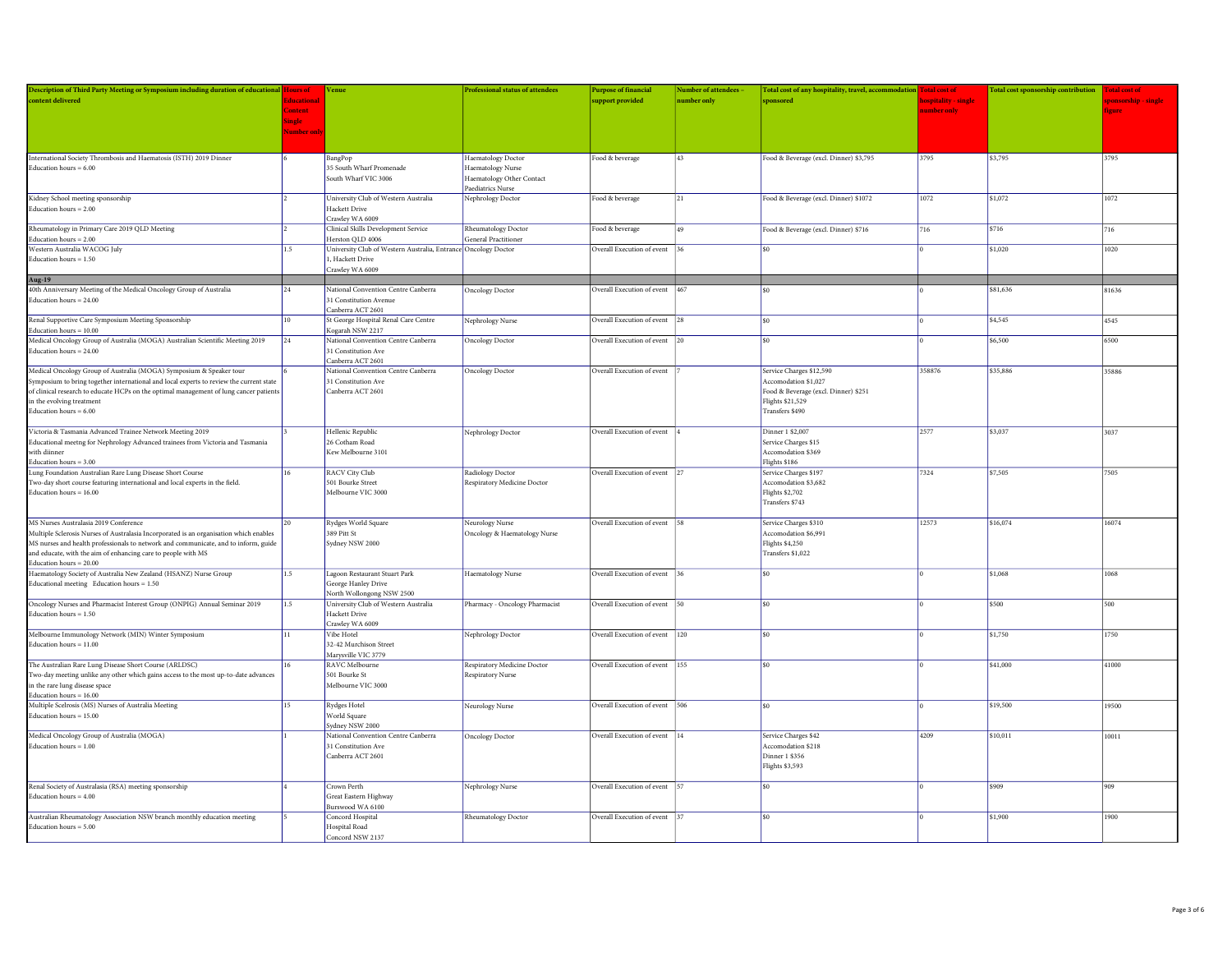| Description of Third Party Meeting or Symposium including duration of educational Hours of          |                   | Venue                                                         | <b>Professional status of attendees</b> | <b>Purpose of financial</b>    | <b>Number of attendees</b> | Total cost of any hospitality, travel, accommodation Total cost of |                     | Total cost sponsorship contribution Total cost of |              |
|-----------------------------------------------------------------------------------------------------|-------------------|---------------------------------------------------------------|-----------------------------------------|--------------------------------|----------------------------|--------------------------------------------------------------------|---------------------|---------------------------------------------------|--------------|
| content delivered                                                                                   | <b>Educationa</b> |                                                               |                                         | upport provided                | <b>umber</b> only          | sponsored                                                          | ospitality - single |                                                   | ponsorship - |
|                                                                                                     | Content           |                                                               |                                         |                                |                            |                                                                    | number only         |                                                   | ionre        |
|                                                                                                     | Single            |                                                               |                                         |                                |                            |                                                                    |                     |                                                   |              |
|                                                                                                     | <b>Vumber onl</b> |                                                               |                                         |                                |                            |                                                                    |                     |                                                   |              |
|                                                                                                     |                   |                                                               |                                         |                                |                            |                                                                    |                     |                                                   |              |
|                                                                                                     |                   |                                                               |                                         |                                |                            |                                                                    |                     |                                                   |              |
| Australian Rheumatology Association South Australia meeting sponsorship                             |                   | The Lion Hotel<br>161 Melbourne Street                        | Rheumatology Doctor                     | Food & beverage                | 32                         | Food & Beverage (excl. Dinner) \$1,988                             | 1988                | \$1,988                                           | 1988         |
| Education hours = $4.00$                                                                            |                   | North Adelaide SA 5006                                        |                                         |                                |                            |                                                                    |                     |                                                   |              |
| Medical Oncology Group Australia (MOGA) HCP Dinner                                                  |                   | Ovolo Nishi NewActon Precinct                                 | Haematology Doctor                      | Food & beverage                |                            | Dinner 1 \$2,888                                                   | 2888                | \$2,888                                           | 2888         |
| Education hours $= 2.00$                                                                            |                   | 25 Edinburgh Avenue                                           | Oncology Doctor                         |                                |                            |                                                                    |                     |                                                   |              |
|                                                                                                     |                   | Canberra ACT 2601                                             | Pharmacy - Oncology Pharmacist          |                                |                            |                                                                    |                     |                                                   |              |
| Australia and New Zealand Lung Cancer Nurses Foundation Meeting                                     | 2.5               | Pullman Quay Grand                                            | Oncology Nurse                          | Food & beverage                |                            | Dinner 1 \$267                                                     | 267                 | \$267                                             | 267          |
| Education hours = $2.50$                                                                            |                   | 61 Macquarie Street                                           |                                         |                                |                            |                                                                    |                     |                                                   |              |
|                                                                                                     |                   | Sydney NSW 2000                                               |                                         |                                |                            |                                                                    |                     |                                                   |              |
| Congress support to Australian and New Zealand Vasculitis Consortium meeting                        | 5.5               | <b>Translational Research Institute</b>                       | Rheumatology Doctor                     | Overall Execution of event     |                            | Service Charges \$15                                               | 1018                | \$1,018                                           | 1018         |
| Education hours = $5.50$                                                                            |                   | 37 Kent Street                                                |                                         |                                |                            | Flights \$1,003                                                    |                     |                                                   |              |
|                                                                                                     |                   | Woolloongabba QLD 4102                                        |                                         |                                |                            |                                                                    |                     |                                                   |              |
| Gold Coast Nephrology Journal Club - Monthly Dinner Meeting sponsorship                             |                   | Rivea Italian Dining                                          | Nephrology Doctor                       | Food & beverage                | 12.                        | Dinner 1 \$994                                                     | 994                 | \$994                                             | 994          |
| Education hours $= 2.00$                                                                            |                   | 89 Surf Parade                                                |                                         |                                |                            |                                                                    |                     |                                                   |              |
|                                                                                                     |                   | Broadbeach QLD 4218                                           |                                         |                                |                            |                                                                    |                     |                                                   |              |
| Australian Rheumatology Association West Australian Branch meeting                                  |                   | University of Western Australia University                    | Rheumatology Doctor                     | Overall Execution of event 24  |                            | $\sin$                                                             |                     | \$4,000                                           | 4000         |
| Education hours $= 2.00$                                                                            |                   | Club                                                          |                                         |                                |                            |                                                                    |                     |                                                   |              |
|                                                                                                     |                   | Nedlands WA 6009                                              |                                         |                                | 11                         |                                                                    | 531                 | \$531                                             |              |
| Nephrology Department Hunter New England Health lunch meeting sponsorship<br>Education hours = 2.00 |                   | Muse Kitchen Keith Tulloch Winery<br>Hermitage Rd & Deasys Rd | Nephrology Nurse                        | Food & beverage                |                            | Food & Beverage (excl. Dinner) \$531                               |                     |                                                   | 531          |
|                                                                                                     |                   | Pokolbi NSW 2320                                              |                                         |                                |                            |                                                                    |                     |                                                   |              |
| Australian Rheumatology Association Western Australia monthly meeting                               | 15                | Mayfair lane Pub and Dining                                   | Rheumatology Doctor                     | Overall Execution of event 20  |                            | Dinner 1 \$1,569                                                   | 1569                | \$1,569                                           | 1569         |
| Education hours $= 1.50$                                                                            |                   | 72 Outram Street                                              |                                         |                                |                            |                                                                    |                     |                                                   |              |
|                                                                                                     |                   | Murdoch WA 6150                                               |                                         |                                |                            |                                                                    |                     |                                                   |              |
| Western Australia Oncology Group (WACOG) August Meeting                                             | 1.5               | University Club of Western Australia                          | Oncology Doctor                         | Overall Execution of event     |                            | \$0                                                                |                     | \$1.020                                           | 1020         |
| Education hours = $1.50$                                                                            |                   | Hackett Drive                                                 |                                         |                                |                            |                                                                    |                     |                                                   |              |
|                                                                                                     |                   | Crawley WA 6009                                               |                                         |                                |                            |                                                                    |                     |                                                   |              |
| Westmead Associated 2019 Hospital Week                                                              |                   | The Westmead Institute for Medical Research Surgery Doctor    |                                         | Overall Execution of event     | 205                        | \$0                                                                |                     | \$1.400                                           | 1400         |
| Hospital Week involves a variety of specialty medical symposia across the whole range of            |                   | 176 Hawkesbury Road                                           |                                         |                                |                            |                                                                    |                     |                                                   |              |
| medical disciplines that are present on campus                                                      |                   | Westmead NSW 2145                                             |                                         |                                |                            |                                                                    |                     |                                                   |              |
| Education hours $= 18.00$                                                                           |                   |                                                               |                                         |                                |                            |                                                                    |                     |                                                   |              |
| 2nd Annual Migraine Symposium                                                                       |                   | Western Centre for Health and Research                        | Neurology Doctor                        | Overall Execution of event     |                            | \$0                                                                |                     | \$3,000                                           | 3000         |
| Western Health Neurology hosted the Second Lance Goadsby Symposium                                  |                   | <b>Education Sunshine Hospital</b>                            |                                         |                                |                            |                                                                    |                     |                                                   |              |
| Education hours $= 6.00$                                                                            |                   | Majorca Street                                                |                                         |                                |                            |                                                                    |                     |                                                   |              |
| Brains Trust II - MS (Northern Tasmania Neurology Educational Meeting)                              |                   | St Albans VIC 3021                                            |                                         |                                | 176                        | Dinner 1 \$3,440                                                   | 4530                | \$6,720                                           | 6720         |
| Educational meeting will be about Multiple Sclerosis (MS) held over dinner.                         |                   | Peppers Silo Hotel, Invermay<br>89-91 Lindsay Street          | Neurology Doctor                        | Overall Execution of event     |                            | Food & Beverage (excl. Dinner) \$1,075                             |                     |                                                   |              |
| Education hours $= 3.00$                                                                            |                   | Launcheston TAS 7250                                          |                                         |                                |                            |                                                                    |                     |                                                   |              |
| Australasian Gastro-Intestinal Cancer Trials (AGITG) Australian Scientific Meeting                  | 24                | Adelaide Convention Centre                                    | Oncology Doctor                         | Overall Execution of event 290 |                            |                                                                    |                     | \$25,000                                          | 25000        |
| 2019                                                                                                |                   | North Terrace SA 2020                                         |                                         |                                |                            |                                                                    |                     |                                                   |              |
| Education hours = $24.00$                                                                           |                   |                                                               |                                         |                                |                            |                                                                    |                     |                                                   |              |
| Australian Rheumatology Association Victorian meeting Sponsorship                                   |                   | Fenix Conference Centre                                       | Rheumatology Doctor                     | Overall Execution of event 92  |                            | \$0                                                                |                     | \$2,600                                           | 2600         |
| Education hours $= 4.00$                                                                            |                   | 680 Victoria Street                                           |                                         |                                |                            |                                                                    |                     |                                                   |              |
|                                                                                                     |                   | Richmond VIC 3121                                             |                                         |                                |                            |                                                                    |                     |                                                   |              |
| Sep-19<br>Australian and New Zealand Association of Neurologists (ANZAN) 2019 Clinical              |                   |                                                               |                                         |                                |                            |                                                                    |                     |                                                   |              |
|                                                                                                     | 10                | International Convention Centre (ICC)                         | Neurology Doctor                        | Overall Execution of event     | 185                        |                                                                    |                     | \$27,273                                          | 27273        |
| Neurology Workshop Oct 2019                                                                         |                   | 14 Darling Drive                                              |                                         |                                |                            |                                                                    |                     |                                                   |              |
| Education hours $=10.00\,$                                                                          |                   | Sydney NSW 2000                                               |                                         |                                |                            |                                                                    |                     |                                                   |              |
| Renal Society of Australasia (RSA) meeting Sponsorship Victoria<br>Education hours = $4.00$         |                   | St Vincent's Hospital<br>41 Victoria Parade                   | Nephrology Nurse                        | Overall Execution of event     |                            | ¢۵                                                                 |                     | \$909                                             | 909          |
|                                                                                                     |                   | Fitzroy VIC 3065                                              |                                         |                                |                            |                                                                    |                     |                                                   |              |
| Victorian Comprehensive Cancer Centre Research Conference 2019                                      | 18                | Sofitel, Melbourne on Collins Street                          | Haematology Doctor                      | Overall Execution of event     |                            | \$0                                                                |                     | \$6,500                                           | 6500         |
| An educational dinner meeting to interact with healthcare professionals attending the               |                   | 25 Collins Street                                             |                                         |                                |                            |                                                                    |                     |                                                   |              |
| post world conference on lung cancer and discuss the dat/information presented at the               |                   | Melbourne VIC 3000                                            |                                         |                                |                            |                                                                    |                     |                                                   |              |
| World Conference on Lung Cancer.                                                                    |                   |                                                               |                                         |                                |                            |                                                                    |                     |                                                   |              |
| Education hours = $18.00$                                                                           |                   |                                                               |                                         |                                |                            |                                                                    |                     |                                                   |              |
| Arthritis & Osteoporosis Western Australia meeting sponsorship                                      |                   | Rydges Kalgorliee                                             | Rheumatology Doctor                     | Overall Execution of event     | 129                        | \$0                                                                |                     | \$3,300                                           | 3300         |
| Education hours $= 3.00$                                                                            |                   | 21 Davidson Street                                            |                                         |                                |                            |                                                                    |                     |                                                   |              |
|                                                                                                     |                   | Kalgoorlie WA 6430                                            |                                         |                                |                            |                                                                    |                     |                                                   |              |
| Gold Coast Morbidity and Mortality Meeting 2019                                                     |                   | Hilton Surfers Paradise                                       | Rheumatology Doctor                     | Food & beverage                |                            | Food & Beverage (excl. Dinner) \$834                               | 834                 | \$834                                             | 834          |
| Education hours $= 2.00$                                                                            |                   | 6 Orchid Avenue                                               |                                         |                                |                            |                                                                    |                     |                                                   |              |
|                                                                                                     |                   | Surfers Paradise QLD 4217                                     |                                         |                                |                            |                                                                    |                     |                                                   |              |
| Western AustraliaClinical Oncology Group (WACOG) September Meeting                                  | 1.5               | University Club of Western Australia                          | Oncology Doctor                         | Overall Execution of event     | 41                         | \$0                                                                |                     | \$776                                             | 776          |
| Education hours $= 1.50$                                                                            |                   | Hackett Drive<br>Crawley WA 6009                              |                                         |                                |                            |                                                                    |                     |                                                   |              |
|                                                                                                     |                   |                                                               |                                         |                                |                            |                                                                    |                     |                                                   |              |
| Oct-19<br>Austin Rheumatology Journal Club Meetings 2019                                            |                   | <b>Education Precinct Austin Tower</b>                        | Rheumatology Doctor                     | Overall Execution of event     |                            |                                                                    |                     | \$450                                             | 450          |
| Education hours $= 2.00$                                                                            |                   | Austin Tower Hospital                                         |                                         |                                |                            |                                                                    |                     |                                                   |              |
|                                                                                                     |                   | Heidelberg VIC 3084                                           |                                         |                                |                            |                                                                    |                     |                                                   |              |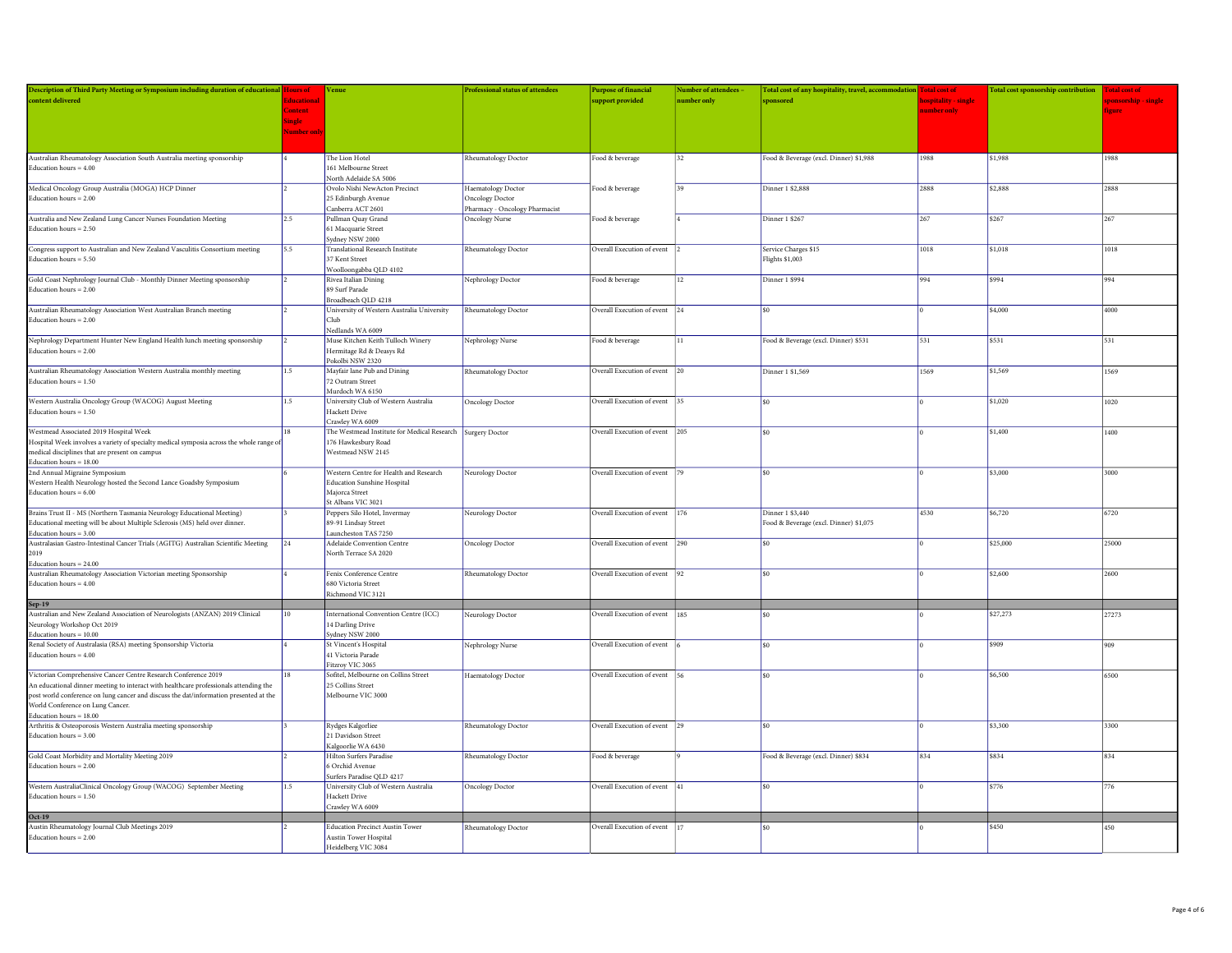| Description of Third Party Meeting or Symposium including duration of educational Hours of |                   | Venue                                                        | <b>Professional status of attendees</b> | <b>Purpose of financial</b>    | <b>Number of attendees</b> | Total cost of any hospitality, travel, accommodation Total cost of |                     | Total cost sponsorship contribution Total cost of |               |
|--------------------------------------------------------------------------------------------|-------------------|--------------------------------------------------------------|-----------------------------------------|--------------------------------|----------------------------|--------------------------------------------------------------------|---------------------|---------------------------------------------------|---------------|
| content delivered                                                                          | <b>Educations</b> |                                                              |                                         | upport provided                | <b>umber</b> only          | sponsored                                                          | ospitality - single |                                                   |               |
|                                                                                            | Content           |                                                              |                                         |                                |                            |                                                                    | umber only          |                                                   | ieure         |
|                                                                                            | Single            |                                                              |                                         |                                |                            |                                                                    |                     |                                                   |               |
|                                                                                            | Vumber or         |                                                              |                                         |                                |                            |                                                                    |                     |                                                   |               |
|                                                                                            |                   |                                                              |                                         |                                |                            |                                                                    |                     |                                                   |               |
|                                                                                            |                   |                                                              |                                         |                                |                            |                                                                    |                     |                                                   |               |
| Australian Rheumatology Association Queensland meeting Sponsorship (ARAQASM) 6             |                   | QT Hotel                                                     | Respiratory Medicine Doctor             | Overall Execution of event     |                            | ৎበ                                                                 |                     | \$2,500                                           | 2500          |
| Education hours $= 6.00$                                                                   |                   | 7 Staghorn Avenue                                            |                                         |                                |                            |                                                                    |                     |                                                   |               |
|                                                                                            |                   | Gold Coast QLD 4217                                          |                                         |                                |                            |                                                                    |                     |                                                   |               |
|                                                                                            |                   |                                                              |                                         |                                |                            |                                                                    |                     |                                                   |               |
| QLD Neuroscience Clinical Meeting                                                          |                   | Marriott hotel Gold Coast                                    | Neurology Doctor                        | Overall Execution of event 60  |                            | $$^{6}$                                                            |                     | \$3,627                                           | 3627          |
| Education hours = $9.00$                                                                   |                   | 158 Ferny Avenue                                             |                                         |                                |                            |                                                                    |                     |                                                   |               |
|                                                                                            |                   | Surfers Paradise QLD 4217                                    |                                         |                                |                            |                                                                    |                     |                                                   |               |
| Haemophilia & Rare Bleeding Disorders Conference 2019                                      | 20                | Novotel Manly Pacific                                        | Haematology Doctor                      | Overall Execution of event 218 |                            | \$0                                                                |                     | \$36,300                                          | 36300         |
| Education hours $= 20.00$                                                                  |                   | 55 North Steyne                                              |                                         |                                |                            |                                                                    |                     |                                                   |               |
|                                                                                            |                   | Manly NSW 2095                                               |                                         |                                |                            |                                                                    |                     |                                                   |               |
| Post World Conference on Lung Cancer                                                       | 2.5               | Royal South Yarra Lawn Tennis Club                           | Respiratory Medicine Doctor             | Overall Execution of event     | 149                        | Transfers \$364                                                    | 364                 | \$364                                             | 364           |
| An educational dinner meeting to interact with healthcare professionals attending the      |                   | 310 Williams Road North                                      | <b>Oncology Doctor</b>                  |                                |                            |                                                                    |                     |                                                   |               |
| post world conference on lung cancer and discuss the dat/information presented at the      |                   | Toorak Vic 3142                                              |                                         |                                |                            |                                                                    |                     |                                                   |               |
| World Conference on Lung Cancer.                                                           |                   |                                                              |                                         |                                |                            |                                                                    |                     |                                                   |               |
| Education hours $=2.50\,$                                                                  |                   |                                                              |                                         |                                |                            |                                                                    |                     |                                                   |               |
|                                                                                            |                   |                                                              |                                         |                                |                            | ¢۵                                                                 |                     |                                                   |               |
| Thrombosis and Haematoasis (THANZ) Workshop and Medical Education Evening                  |                   | Perth Convention and Exhibition Centre<br>21 Mounts Bay Road | Haematology Doctor                      | Overall Execution of event 50  |                            |                                                                    |                     | \$18,349                                          | 18349         |
| Education hours $= 8.00$                                                                   |                   |                                                              |                                         |                                |                            |                                                                    |                     |                                                   |               |
|                                                                                            |                   | Perth WA 6000                                                |                                         |                                |                            |                                                                    |                     |                                                   |               |
| Australian Society Breast Disease (ASBD) Breakfast Meeting Sponsorship                     |                   | <b>RACV Royal Pines Resort</b>                               | Oncology Doctor                         | Overall Execution of event     | 101                        | \$0                                                                |                     | \$20,660                                          | 20660         |
| Education hours $= 1.00$                                                                   |                   | Ross Street                                                  |                                         |                                |                            |                                                                    |                     |                                                   |               |
|                                                                                            |                   | Benowa QLD 4217                                              |                                         |                                |                            |                                                                    |                     |                                                   |               |
| Sprint Study Pathologists sponsorship Meeting                                              | 10 <sup>10</sup>  | University of Melbourne                                      | Pathology Doctor                        | Overall Execution of event     |                            | Service Charges \$244                                              | 7671                | \$10,311                                          | 10311         |
| Education hours $= 10.00$                                                                  |                   | Grattan Street                                               |                                         |                                |                            | Parking \$303                                                      |                     |                                                   |               |
|                                                                                            |                   | Parkville VIC 3052                                           |                                         |                                |                            | Accommodation \$1,536                                              |                     |                                                   |               |
|                                                                                            |                   |                                                              |                                         |                                |                            | Dinner 1 \$1,036                                                   |                     |                                                   |               |
|                                                                                            |                   |                                                              |                                         |                                |                            | Food & Beverage (excl. Dinner) \$403                               |                     |                                                   |               |
|                                                                                            |                   |                                                              |                                         |                                |                            | Flights \$3,053                                                    |                     |                                                   |               |
|                                                                                            |                   |                                                              |                                         |                                |                            | Transfers \$1,096                                                  |                     |                                                   |               |
| Blood 2019 Conference                                                                      | 20                | Perth Convention and Exhibition Centre                       | Haematology Doctor                      | Overall Execution of event     | 810                        | ¢۵                                                                 |                     | \$79,400                                          | 79400         |
| Education hours $= 20.00$                                                                  |                   | 21 Mounts Bay Road                                           |                                         |                                |                            |                                                                    |                     |                                                   |               |
|                                                                                            |                   | Perth WA 6000                                                |                                         |                                |                            |                                                                    |                     |                                                   |               |
| Blood Annual Scientific Meeting 2019                                                       | 26                | Perth Convention and Exhibition Centre                       | Haematology Doctor                      | Overall Execution of event 810 |                            | Service Charges \$85                                               | \$5,631             | \$7,899                                           | 7899          |
|                                                                                            |                   |                                                              |                                         |                                |                            | ccommodation \$2.836                                               |                     |                                                   |               |
| Blood is the combined Annual Scientific Meeting of the Haematology Society of              |                   | 21 Mounts Bay Road<br>Perth WA 6001                          | Oncology & Haematology Nurse            |                                |                            |                                                                    |                     |                                                   |               |
| Australia and New Zealand, Australian and New Zealand Society of Blood Transfusion,        |                   |                                                              |                                         |                                |                            | Flights \$2,179                                                    |                     |                                                   |               |
| and the Thrombosis and Haemostasis society of Australia and New Zealand.                   |                   |                                                              |                                         |                                |                            | Transfers \$531                                                    |                     |                                                   |               |
| Education hours = $26.00$                                                                  |                   |                                                              |                                         |                                |                            |                                                                    |                     |                                                   |               |
|                                                                                            |                   |                                                              |                                         |                                |                            |                                                                    |                     |                                                   |               |
| Blood 2019 ASM                                                                             | 26                | Perth Convention and Exhibition Centre                       |                                         | Overall Execution of event 810 |                            | \$0\$                                                              |                     | \$773                                             | 773           |
| Education hours = $26.00$                                                                  |                   | 21 Mounts Bay Road                                           |                                         |                                |                            |                                                                    |                     |                                                   |               |
|                                                                                            |                   | Perth WA 6002                                                |                                         |                                |                            |                                                                    |                     |                                                   |               |
| Queensland Neurology Society INC Annual Scientific Meeting 2019                            | 12                | Marriott Hotel, Gold Coast                                   | Neurology Doctor                        | Overall Execution of event     |                            | Service Charges \$28                                               | 1428                | \$1,769                                           | 1769          |
| Education hours = $12.00$                                                                  |                   | 158 Ferny Avenue                                             |                                         |                                |                            | Accommodation \$314                                                |                     |                                                   |               |
|                                                                                            |                   | Surfers Paradise QLD 4217                                    |                                         |                                |                            | Flights \$640                                                      |                     |                                                   |               |
|                                                                                            |                   |                                                              |                                         |                                |                            | <b>Transfers \$446</b>                                             |                     |                                                   |               |
| Gold Coast Nephrology Journal Club                                                         |                   | Little Truffle Dining Room                                   | Nephrology Doctor                       | Food & beverage                | 11                         | Food & Beverage (excl. Dinner) \$962                               | 962                 | \$962                                             | 962           |
| Monthly Dinner Meeting                                                                     |                   | 2444 Gold Coast Highway                                      |                                         |                                |                            |                                                                    |                     |                                                   |               |
| Education hours $= 2.00$                                                                   |                   | Mermaid Beach Qld 4218                                       |                                         |                                |                            |                                                                    |                     |                                                   |               |
| <b>Brisbane Private Nephrology Education Meeting</b>                                       |                   | 1889 Enoteca                                                 | Nephrology Doctor                       | Food & beverage                | 15                         | Food & Beverage (excl. Dinner) \$1,363                             | 1363                | \$1,363                                           | 1363          |
| Education hours $= 3.00$                                                                   |                   | 10-12 Logan Road                                             |                                         |                                |                            |                                                                    |                     |                                                   |               |
|                                                                                            |                   | Woolloongabba QLD 4101                                       |                                         |                                |                            |                                                                    |                     |                                                   |               |
| The National Indigenous Dialysis & Transplantation Conference                              | 16                | DoubleTree by Hilton Hotel Alice Springs                     | Nephrology Doctor                       | Overall Execution of event     | 109                        | \$0                                                                |                     | \$45,000                                          | 45000         |
| Education hours $= 16.00$                                                                  |                   | 82 Barrett Drive                                             |                                         |                                |                            |                                                                    |                     |                                                   |               |
|                                                                                            |                   | Alice Springs NT 0870                                        |                                         |                                |                            |                                                                    |                     |                                                   |               |
| Renal Society of Australasia (RSA) NSW Branch Symposia Sponsorship 2019                    |                   |                                                              |                                         |                                |                            | ¢۵                                                                 |                     | \$1,500                                           | 1500          |
| Education hours = $6.00$                                                                   |                   | Royal North Shore Hospital,<br>P1/1 Reserve Rd               | Nephrology Nurse                        | Overall Execution of event 50  |                            |                                                                    |                     |                                                   |               |
|                                                                                            |                   | St Leonards NSW 2065                                         |                                         |                                |                            |                                                                    |                     |                                                   |               |
|                                                                                            |                   |                                                              |                                         |                                |                            |                                                                    |                     |                                                   |               |
| Post World Lung NSW meeting sponsorship 2019                                               |                   | Le Montage                                                   | Oncology Doctor                         | Food & beverage                |                            | Food & Beverage (excl. Dinner) \$1,092                             | 1092                | \$1,092                                           | $\sqrt{1092}$ |
| Education hours = $2.00$                                                                   |                   | 38 Frazer Street                                             |                                         |                                |                            |                                                                    |                     |                                                   |               |
|                                                                                            |                   | Lilyfield NSW 2040                                           |                                         |                                |                            |                                                                    |                     |                                                   |               |
| Post Ectrims 2019 Education Session                                                        |                   | Longworth House Newcastle                                    | Neurology Doctor                        | Overall Execution of event     |                            | $\sin$                                                             |                     | \$3,000                                           | 3000          |
| A dinner meeting to discuss new information and learnings from ECTRIM's 2019               |                   | 129 Scott Street                                             |                                         |                                |                            |                                                                    |                     |                                                   |               |
| Education hours = $3.00$                                                                   |                   | Newcastle NSW 2300                                           |                                         |                                |                            |                                                                    |                     |                                                   |               |
| Post European Society for Medical Oncology (ESMO) Satellite Meeting                        |                   | Rockwall Bar & Grill                                         | Oncology Doctor                         | Overall Execution of event     | 48                         | Food & Beverage (excl. Dinner) \$636                               | 636                 | \$1,150                                           | 1150          |
| An educational meeting for Oncologists, Surgeons, Physicians and Nursing Staff where       |                   | 48 Liverpool Street                                          |                                         |                                |                            |                                                                    |                     |                                                   |               |
| the data and information presented at Esmo will be presented to the HCPs in Hobart via     |                   | Hobart TAS 7000                                              |                                         |                                |                            |                                                                    |                     |                                                   |               |
| a webex from the Melbourne meeting                                                         |                   |                                                              |                                         |                                |                            |                                                                    |                     |                                                   |               |
|                                                                                            |                   |                                                              |                                         |                                |                            |                                                                    |                     |                                                   |               |
| Education hours = 2.00<br>Post ESMO Dinner Meeting                                         |                   | Fenix                                                        | Oncology Doctor                         | Overall Execution of event     | 142                        |                                                                    |                     | \$1,490                                           | 1490          |
| Highlighting of Clinical data presented at ESMO 2019 to HCPs                               |                   | 380 victoria Street                                          |                                         |                                |                            |                                                                    |                     |                                                   |               |
| Education hours $= 3.00$                                                                   |                   | Richmond VIC 3121                                            |                                         |                                |                            |                                                                    |                     |                                                   |               |